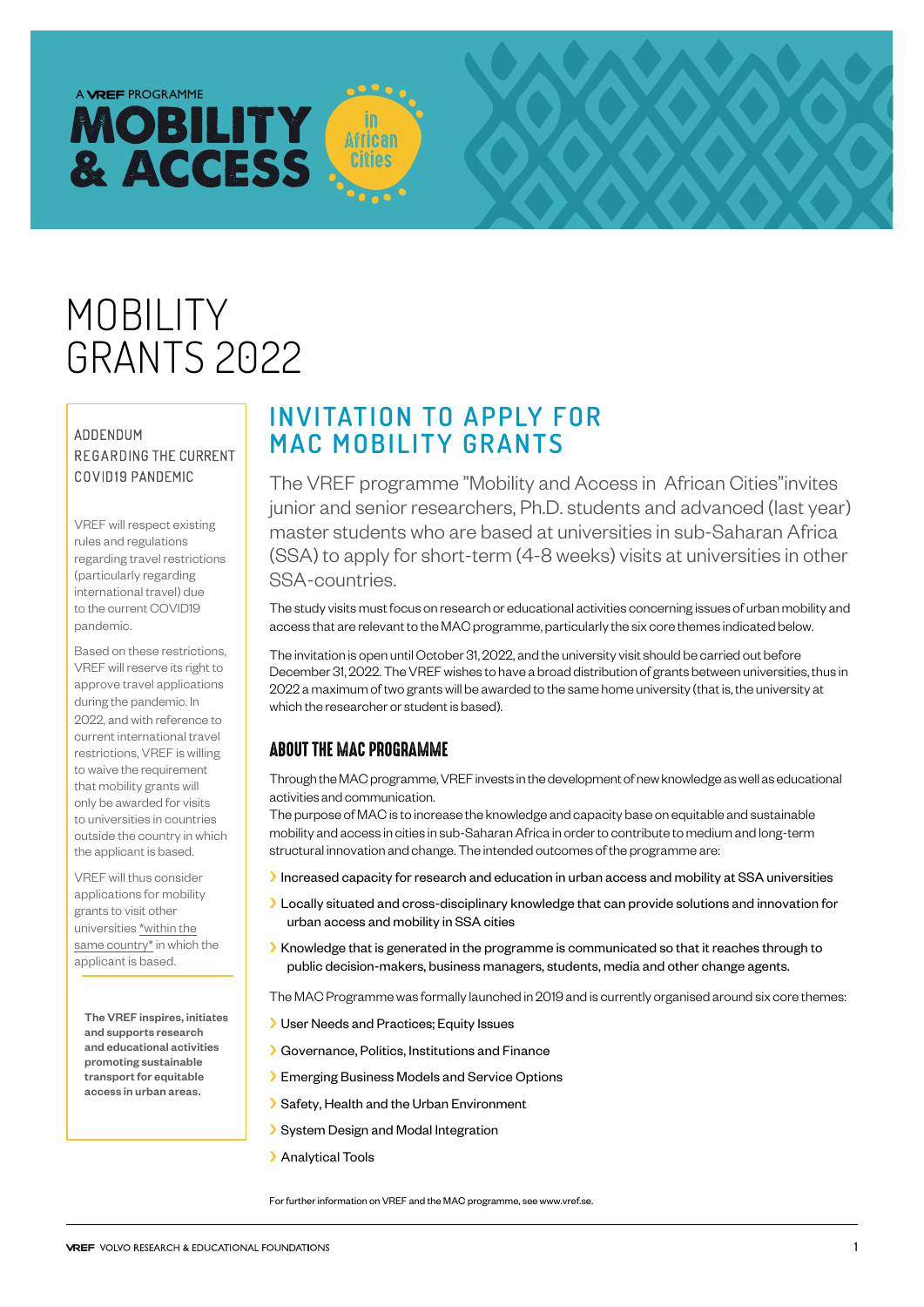

#### <u>muunumuunumuunumuu</u>

#### OVERALL OBJECTIVES OF THE MOBILITY GRANTS:

- > to strengthen interaction within the MAC programme's network of researchers and students in research or education on issues related to urban mobility and access;
- > to strengthen interaction between researchers, Ph.D. candidates and advanced master students at universities in different countries in SSA;
- $\blacktriangleright$  to provide an opportunity for researchers, Ph.D. candidates and advanced master students to get an added value of being part of VREF's MAC programme network

#### WHO IS ELIGIBLE TO APPLY

This invitation is open to applicants who meet the following criteria:

- ›› The applicant is a junior or senior researcher, Ph.D. candidate or advanced (last year) master student based at a university (or the equivalent) in SSA
- ›› The applicant conducts research or educational activities on issues related to urban mobility and access in SSA
- $\blacktriangleright$  The proposed study visit will be carried out at a university in SSA (other than the applicant's home university)
- > Priority will be given to the following:
	- > Applicants who are based in research environments that are funded (or otherwise actively engaged in) the MAC programme
	- $\blacktriangleright$  Applicants who wish to visit a research environment within the MAC programme
	- ›› Study visits which focus on research and educational activities that are relevant for at least one of the six core themes of the MAC programme (see above)
- In specific cases, a mobility grant can also be awarded to applicants whose areas of interest and competence are relevant in other ways to the MAC programme

<u> ununununununununun</u>

#### MOBILITY GRANTS CAN BE USED FOR THE FOLLOWING TYPES OF WORK:

- ›› to carry out comparative field work or other locally situated work that can contribute to the applicant's ongoing research or studies;
- $\blacktriangleright$  to hold seminars/seminar series in cooperation with researchers at another university in order to e.g. discuss research approaches or exchange research results;
- ›› to contribute to short courses or other educational offerings at another university (junior and senior researchers) or to participate in such courses (Ph.D. students and advanced master students);
- $\blacktriangleright$  to build or further develop academic contacts and networks between research environments in SSA, particularly in relation to the six core themes indicated above;
- $\blacktriangleright$  Participation in an event (conference, workshop, etc) can be part of a 2-4 week visit at a university, however the grant cannot be used primarily for the purpose of participation in the event.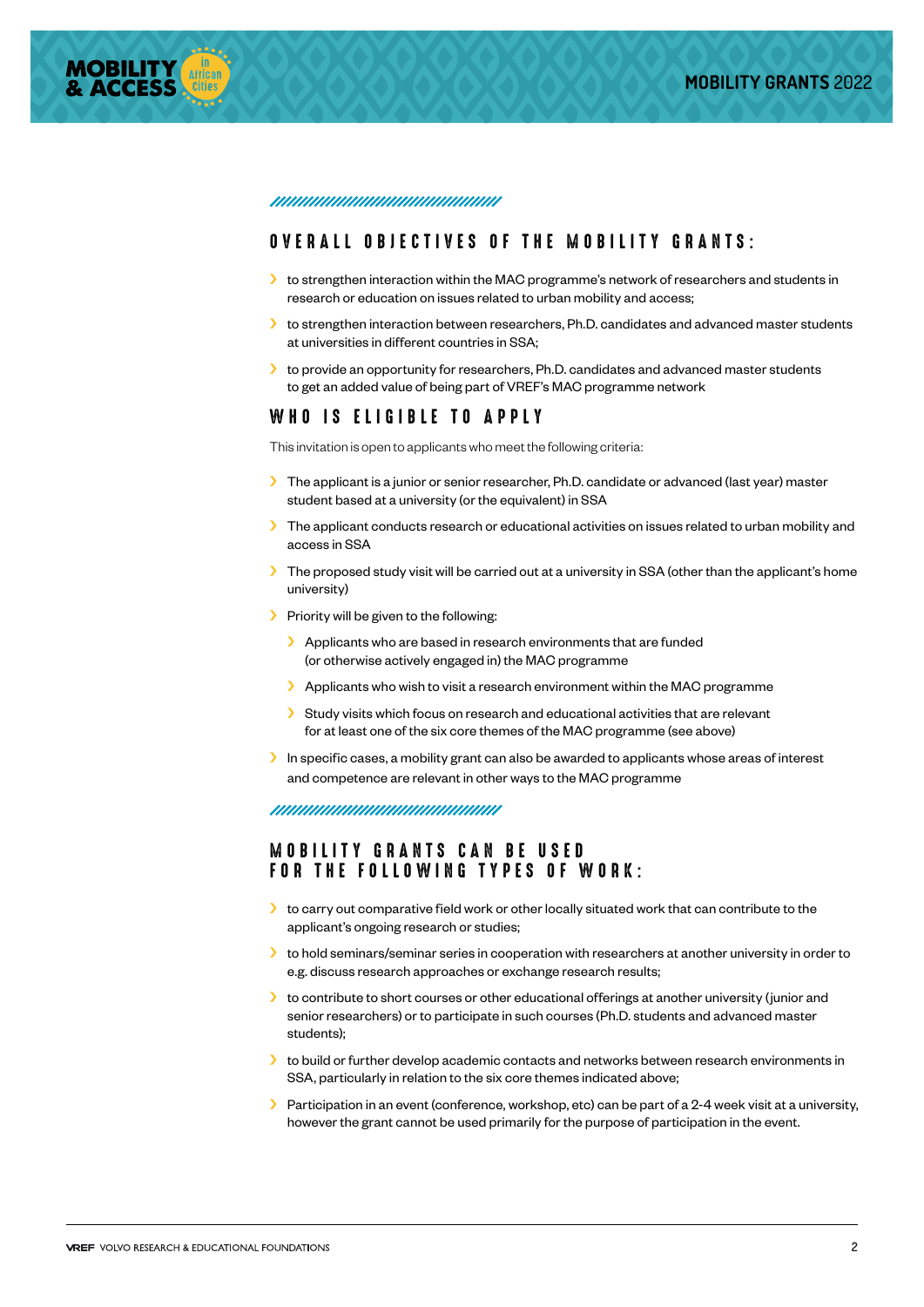

The host university for the visit should confirm the arrangement, for example in the form of an e-mail from the responsible supervisor/research leader/department at the host university. Within four weeks after the study visit, a summarising Mobility Grant Report should be submitted to VREF. VREF strongly recommends the parties involved in a visit (i.e. the home institution, the host institution and the applicant) to produce a tangible output of the visit, e.g. a jointly written conference paper.

Each individual grant is limited to maximum of 30 000 SEK. The grant should be used to cover costs in direct relation to the study visit, i.e. travel costs, accommodation costs and other direct costs such as material supply costs. Salary costs, meals and/or per diem will not be covered by the grant. Each applicant can only be awarded one Mobility Grant in the same year, and the Mobility Grant cannot be combined with other visit grants issued by the VREF. Priority will be given to applicants who have not previously received VREF funding for a visit to another university.

# **GUIDELINES**

## FOR THE APPLICATION

The application should be undersigned and submitted by the leader of the home research project/team/ supervisor/department, as well as confirmed by the leader of the host project/team/department for the visit.

The submission of the application shall be done in form of one (1) pdf-file attached in an e-mail sent to the VREF Secretary, Ms. Fabienne Niklasson (email: secretariat@vref.se) who will confirm the reception by giving a registration number.

The application shall be submitted no later than eight (8) weeks before the planned visit. After review of the applications, grant decisions will be taken and communicated by the VREF Secretariat on an ongoing basis.

The application should be structured as follows:

#### **SECTION A: Basic Information** (incl. contact details under item A1-A3)

- **• A1.** Name of the visiting researcher/Ph.D. student/advanced master student, home affiliation, project/university, address, phone number and email
- **• A2.** Name of the project leader/supervisor (at home institution), address, phone number and email
- **• A3.**Host project/university, which will be visited by the researcher/Ph.D. student/advanced master student and name of the contact person/supervisor at the host project/university, address, phone number and email
- **• A4.**Confirmation from the host project/team/university, which can be copied from e.g. an e-mail stating that the host accepts the arrangement.
- **• A5.** Dates of the visit
- A6. Budget: estimated expenses (maximum grant is 30 000 SEK<sup>2</sup>)
	- a. Travel cost
	- b. Accommodation cost
	- c. Other costs (e.g. extra material supply costs directly related to the study visit)

2 The grant can be matched by other funding, e.g. to facilitate a longer study visit. If this is the case, please estimate the total cost, and give information on other sources of funding, external to the VREF.